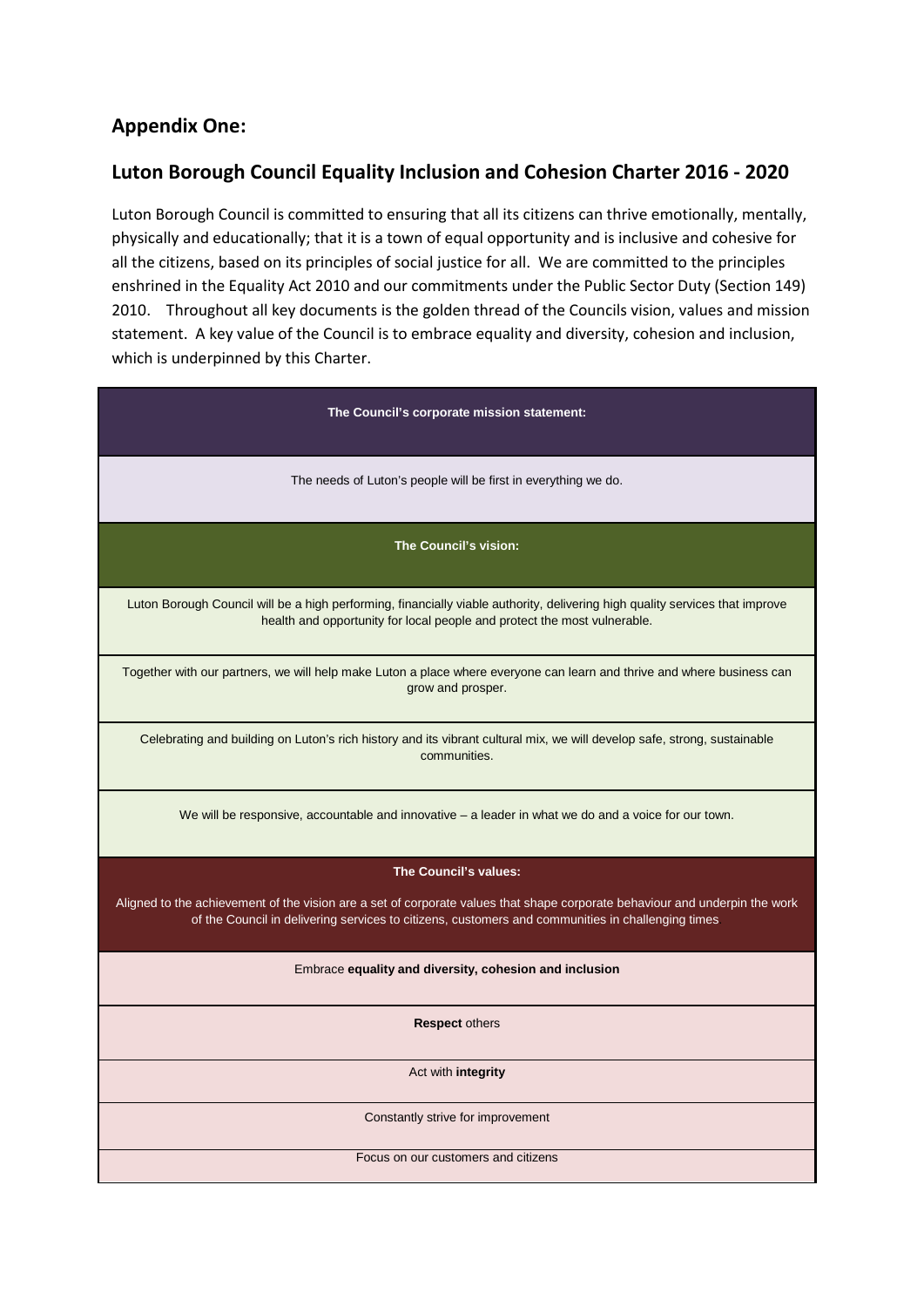#### **Social Equality, Inclusion and Cohesion;**

Luton Borough Council agrees with the principles of a community based on social justice, the principles of equality, inclusion and cohesion. This is a society which develops and enables fair treatment for individuals and groups, taking account of disadvantages that may arise from differences such as economic inequality, class, gender, race, ethnicity, citizenship, religion, age, sexual orientation, disability or health. For the Council, social justice goes further than striving for equality of opportunity. It embraces a commitment to the achievement of greater equality of outcome through focussing on the capability that each of its citizens has to live a full and rewarding life.

#### **Providing services**

Luton, like much of the UK, continues to face unprecedented change and challenge due to the economic situation and the austerity measures of the national government, this has meant that the Council continues to transform how it commissions and delivers services to its citizens. Increasingly, this has led to services provided through partnership arrangements. As a result, the organisation has become smaller, with fewer people employed directly, but ensuring that its employee base continues to have a strong set of skills, capabilities and local knowledge.

Luton Borough Council will continue to be highly customer oriented, with an even stronger awareness of citizen and community needs. We recognise that with economic challenges the Council will also have to become a leaner and far more flexible organisation with simple, clearly understood procedures, able to respond quickly to resolve issues and problems. However, even with the financial challenges, the Council will continue to strive to improve services, working will all our partners to help achieve this objective.

#### **Employment**

Although local authorities are currently losing significant numbers of staff, the Council seeks to be an employer that people want to come and work for, and this will be achieved by complying with all legislation which supports anti-discriminatory practice, and by welcoming and encouraging job applicants from all backgrounds, supporting our employees to become the best they can be.

The Council has an `Equality in Employment procedure'; this policy states its commitment to:

- Exceeding its requirements to promote equality of opportunity;
- Being at the forefront of valuing diversity in terms of our workforce;
- Taking proactive positive steps to make its workplace a fair environment;
- Working hard to reduce disadvantage, discrimination and inequality;
- Ensuring it meets legal requirements in accordance with the Equality Act 2010.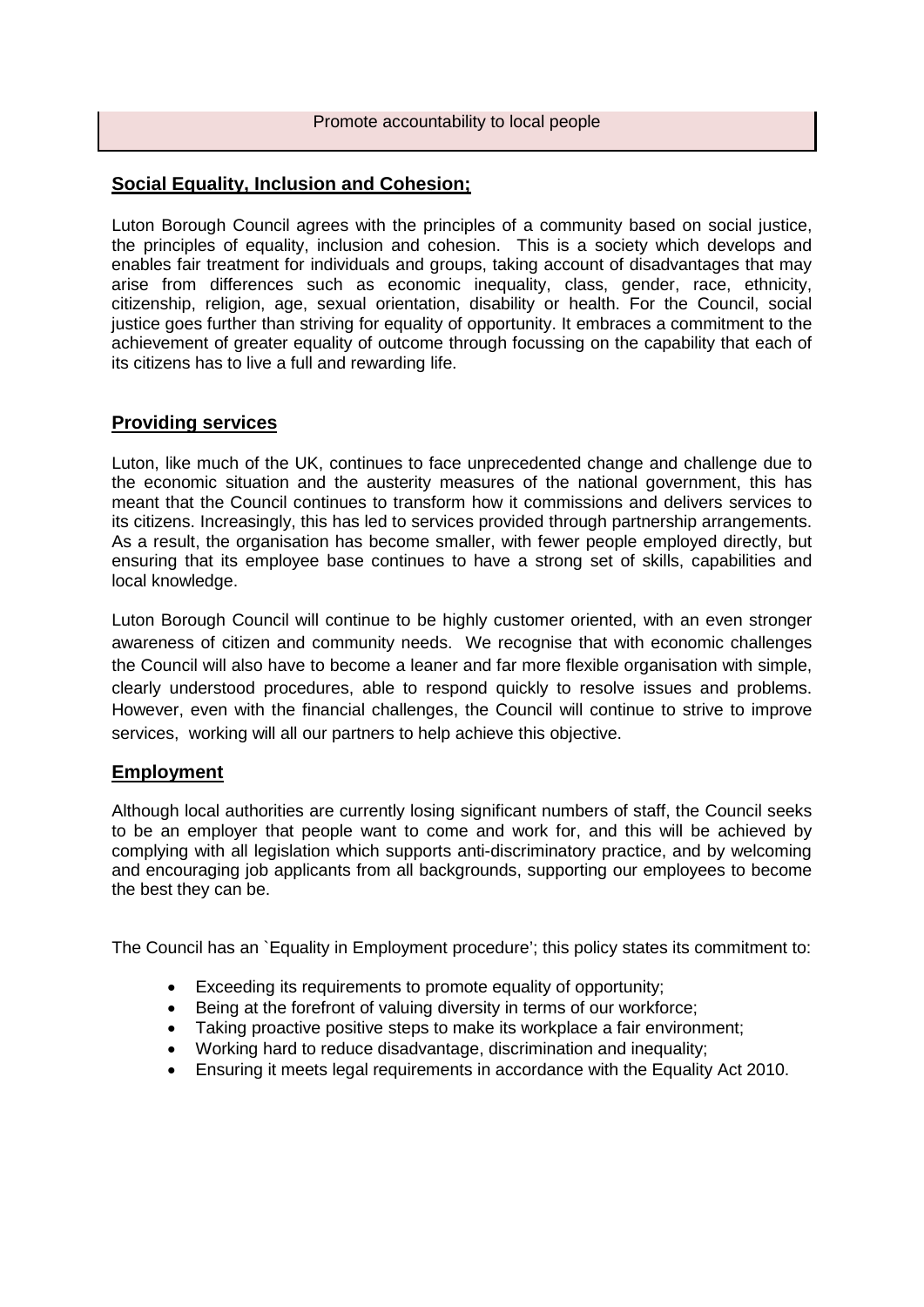It will do this by;

- Recognising the unique contribution each employee can make and will promote a climate of respect for all, requiring employees to treat each other with fairness, dignity and respect.
- Oppose any form of discrimination against job applicants or employees on the grounds of age, disability, gender, gender reassignment, pregnancy and maternity, race, religion or belief, sexual orientation, marriage or civil partnership status, trade union activity or responsibility for dependants.
- Ensure all employment policies and practices, including recruitment and selection, learning and development, promotion and pay, are non-discriminatory, in line with relevant employment legislation and best practice.

Our Investment Framework for 2015 – 2035 continues the principles of the LBC Prospectus 2013 – 2016 with its guiding three point plan;

- To increase income from business growth
- To better equip residents of all ages to get jobs though investment in education and training
- To work efficiently with all the organisation mentioned (in the Prospectus) to ensure the most vulnerable in Luton are safe ,supported and healthy

Our Investment Framework sets out its core growth and business plan for the next 20 years with clear regeneration plans and better education and work opportunities for the town's citizens. It will also support strategies for improving public health and housing and supporting the elderly and vulnerable as well as improving the life chances of our children and young people.

## **Continuous improvement**

Luton Borough Council, like all other local authorities, has to ensure that what it does and how it delivers services to the citizens of Luton is of an acceptable standard. We continually measure ourselves against other authorities and national guidelines, looking at where we are doing well and targeting those areas we need to improve. We do this so that we can see what difference we are making to individual lives and also the communities of Luton.

## **Narrowing the Gap**

Like many places, Luton is a town of contrasts. LBC is committed to improving the lives of all its citizens and to help narrow the gap of social mobility.

Narrowing the gap on education and income will not only support better social and community outcomes but it also improves the likelihood of people playing a full and active part in society. The right education and skills enable people to fulfil their potential and earn a decent income. It will be important to both narrow the income gap within Luton compared to the regional and national averages as well as to narrow the gap between different groups such as men and women and sections of our communities.